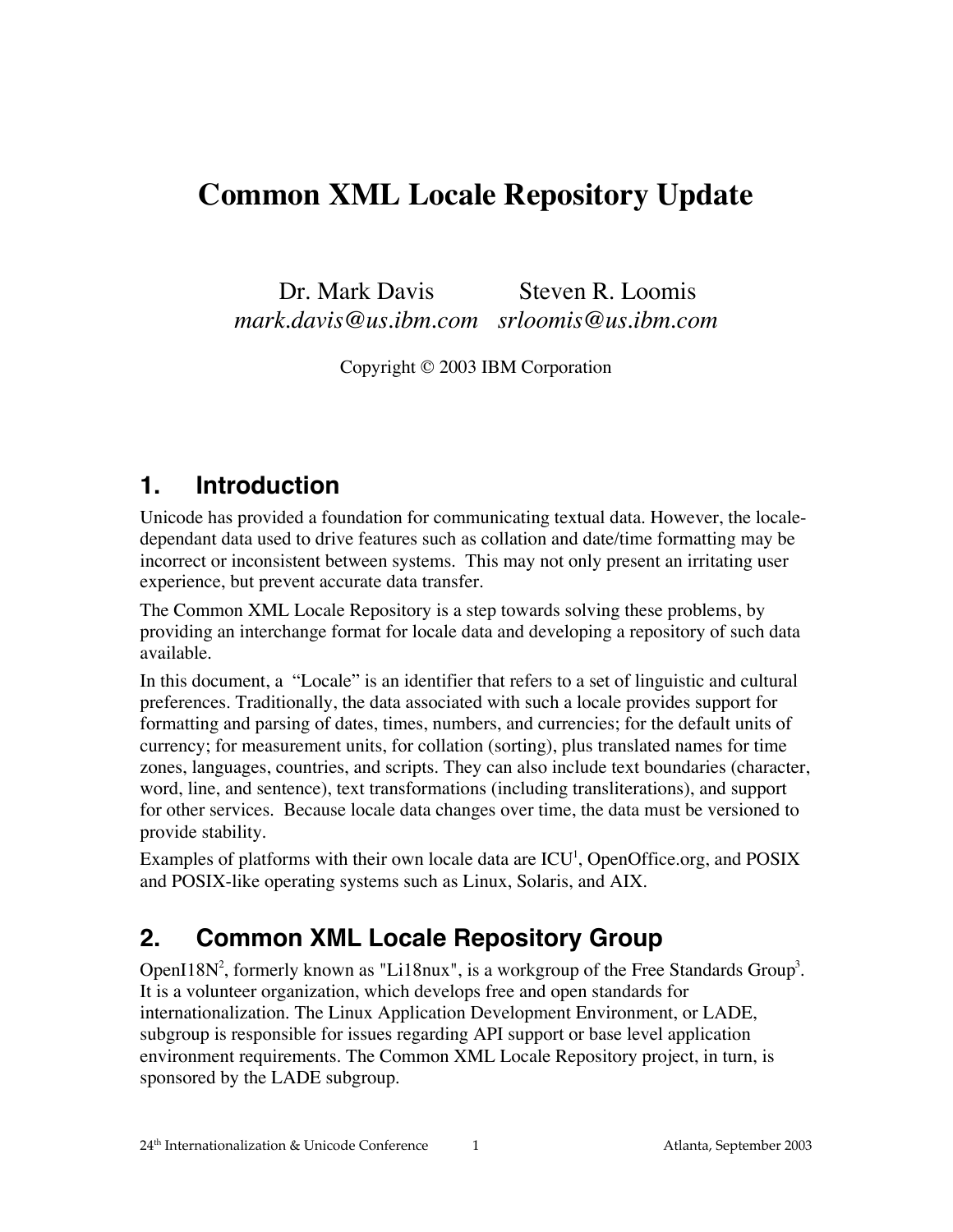# **3. Objectives**

The goals of this project are to:

- *1. Produce a common format for the encoding and interchange of locale data, as an XML locale markup language specification.*
- *2. Collect locale data from a variety of platforms.*
- *3. Make a repository of such data available for download by the public.*
- 4. *Implement a process whereby data is determined to be valid, and labeled in the repository as such.*
- 5. *Provide enablement for Web Services<sup>4</sup> as defined by the W3C Web Services task force. Allow web services to have consistent locale information regardless of underlying platform, operating system, or software version. Provide a way to access locale data that a client-specified platform would expect (for example, a server requesting Windows data for a locale).*

# **4. The Locale Repository**

Locale data collected from various sources is available via the repository. Currently, the Repository exists as a source code control database. Data will be accessible via HTTP as well, to enable automated tools for importing portions of the repository into different environments.

The repository distinguishes from data gathered from different platforms, for example, ICU, openOffice.org, and Solaris.

The repository is designed to allow access to the locale data for use in application environments, for example to create a set of POSIX locales based on data in the repository, and also to enable comparisons of data between platforms.

Tools exist which can compare between multiple platforms in the repository. A process will be defined whereby submitted data is given to experts for vetting, and then marked as such in the repository.

Discrepancies found when comparing data collected as of this writing only reinforce the need for such a common repository. Some of these differences seem to be errors, while others may indicate regional differences, or even personal preferences of the people verifying/collecting the data. The use and spelling of abbreviations vary somewhat from platform to platform, as do punctuation and case.

# **5. Locale Data Markup Language**

Locale Data Markup Language<sup>5</sup> is the XML format for specifying locale data in the repository. Version 1.0 of this specification was released June 24th, 2003 and is available at http://www.openi18n.org/specs/ldml/

Each locale's data is stored in a separate XML file, for example  $f_r$  BE.xml or en.xml, and the top level element is named  $\lt$ 1 dm 1>.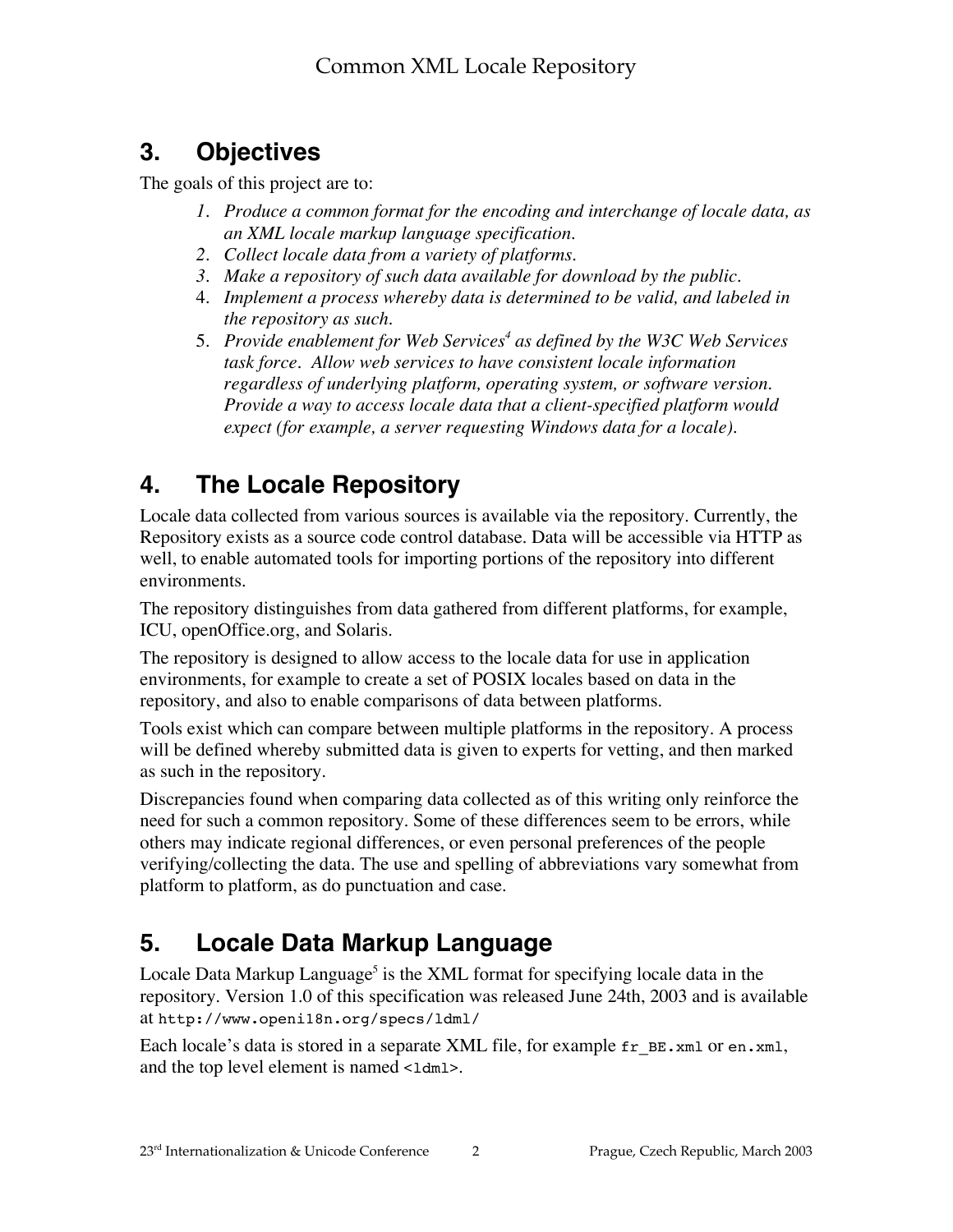### **5.1. Locales and the <identity> Element**

Locales consist of four parts: the language, the territory, the variant, and finally any locale options. Only the language code is required.

Here are some example locales:

| Locale                                       | <b>Description</b>            |
|----------------------------------------------|-------------------------------|
| en                                           | English                       |
| fr BE                                        | French in Belgium             |
| $de$ <sub>DE</sub>                           | German in Germany             |
| SV FI AL                                     | Swedish in Finland, Aland     |
|                                              | region.                       |
| de DE@collation=phonebook, currency@pre-euro | German in Germany, with       |
|                                              | Collation according to        |
|                                              | phonebook order, and Currency |
|                                              | in pre-Euro form.             |

Language and Territory<sup>6</sup> codes follow ISO-639<sup>7</sup> and ISO-3166<sup>8</sup>, respectively. Two-letter codes are used where they exist, otherwise three-letter codes are used. (See also the OpenI18N convention on locale naming<sup>9</sup>, and RFC 3066<sup>10</sup> standards for language tagging.)

The variant codes specify particular variants of the locale, typically with special options. For example, the variant "AL" specifies Åland, an autonomous region of Finland.

Options are key-value pairs which request alternate forms of the locale. The currently defined types are collation, currency, and calendar.

Below is an example <identity> element, which identifies the locale data as being part of the sv\_FI\_AL locale (that is, sv\_FI\_AL.xml).

```
<ldml>
  <identity>
   <version number="1.1">Various notes and changes</version>
   <generation date="2002-08-28"/>
   <language type="sv"/>
   <territory type="FI"/>
   <variant type="AL"/>
  </identity>
\langle/ldml\rangle
```
### **5.2. Inheritance**

Besides taking up space in the Repository, redundant data adds needlessly to the maintenance burden. The Locale Data Markup Language relies on an inheritance model, whereby the resources are collected into bundles, and the bundles organized into a tree. Data for the many Spanish locales does not need to be duplicated across all of the countries having Spanish as a national language. Instead, common data is collected in the Spanish language locale, and territory locales only need to supply differences.

The parent of all of the language locales is a generic locale known as root. Wherever possible, the resources in the root are language and territory neutral.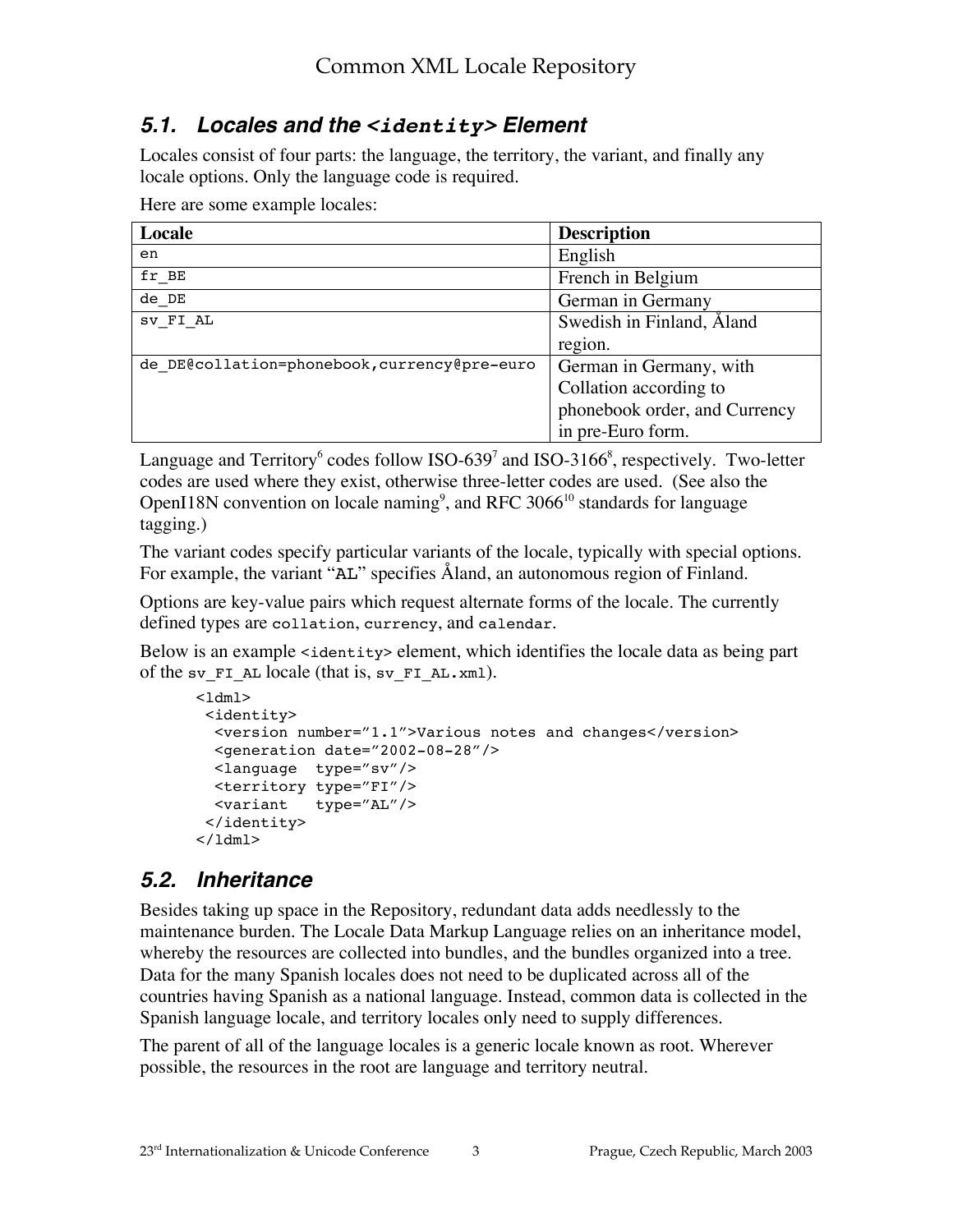Given a particular locale id "en\_US\_someVariant", the search chain for a particular resource is the following:

en US someVariant  $\rightarrow$  en US  $\rightarrow$  en  $\rightarrow$  root

In some cases, the searching is done within a resource. For example, with calendars (discussed below), all non-Gregorian calendars inherit their data from the Gregorian class.

Where this inheritance relationship is not supported by a target system, such as with POSIX, the data logically should be fully resolved in converting to a format for use by that system, by adding *all* inherited data to each locale data set.

In addition, the locale data does not contain general character properties that are derived from the Unicode Character Database data (UCD $^{11}$ ). That data being common across locales, it is not duplicated in the repository. Constructing a POSIX locale from the following data requires use of that data. In addition, POSIX locales may also specify the character encoding, which requires the data to be transformed into that target encoding.

# **5.3. Aliasing**

The contents of any element can be replaced by an alias, which points to another source for the data. The resource is to be fetched from the corresponding location in the other source.

The following example demonstrates a locale "zh\_HK" which has a collation element aliased to "zh\_TW". Both locales use Traditional Chinese collation, which has a considerable disk footprint.

```
<ldml> <identity>
    <language type="zh"/><territory type="HK"/>
   </identity>
   <collations>
     <alias source="zh_TW"/>
   </collation>
\langle/ldml>
```
# **5.4. type Attribute**

Any element may have a type specifier, to indicate an alternate resource that can be selected with a matching type=option in the locale id modifiers, or be referenced by a default element of the form <default type="xxx">. The following example demonstrates multiple elements of different types used to select differing number formats.

```
<numberFormats>
    <default type="scientific"/>
    <numberFormatStyle type="decimal">...</numberFormatStyle>
    <numberFormatStyle type="percent">...</numberFormatStyle>
     <numberFormatStyle type="scientific">...</numberFormatStyle>
</numberFormats>
```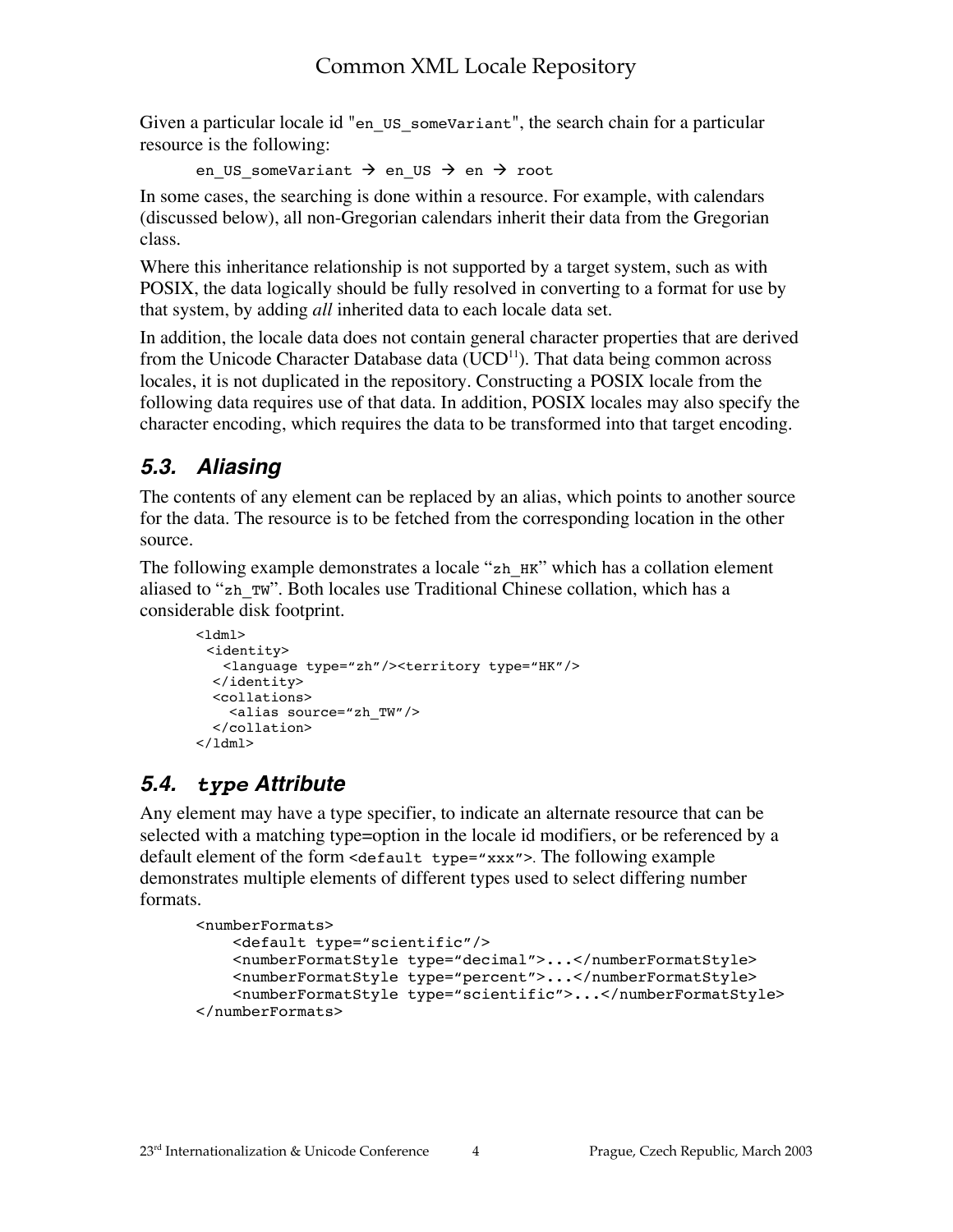| key       | type          | <b>Description</b>                                   |
|-----------|---------------|------------------------------------------------------|
| collation | phonebook     | For a phonebook-style ordering (used in German).     |
|           | pinyin        | Pinyin order for CJK characters                      |
|           | traditional   | For a traditional-style sort (as in Spanish)         |
|           | stroke        | Stroke order for CJK characters                      |
|           | direct        | Hindi variant                                        |
|           | posix         | A "C"-based locale.                                  |
| calendar  | gregorian     | (default)                                            |
|           | arabic        | Astronomical Arabic                                  |
|           | chinese       | Traditional Chinese calendar                         |
|           | civil-arabic  | Civil (algorithmic) Arabic calendar                  |
|           | hebrew        | Traditional Hebrew Calendar                          |
|           | japanese      | Imperial Calendar (same as Gregorian except for the  |
|           |               | year, with one era for each Emperor)                 |
|           | thai-buddhist | Thai Buddhist Calendar (same as Gregorian except for |
|           |               | the year)                                            |

The currently defined optional key/type combinations include:

### **5.5. draft and standard Attributes**

Any element may be marked with draft="true" to indicate data that has not yet been verified. The following example shows an entire locale which is in draft stage:

```
<ldml draft="true"> … </ldml>
```
Similarly, the standard= attribute denotes any element with data designed to conform to a particular standard. It may be a single string, or a comma separated list.

```
<collation standard="MSA 200:2002"> …
<dateFormatStyle type="decimal" standard="ISO 8601,
http://www.iso.ch/iso/en/CatalogueDetailPage.CatalogueDetail?CSNU
MBER=26780&ICS1=1&ICS2=140&ICS3=30,DIN 5008">
```
## **5.6. Data Access**

Data in the repository can be accessed via http. Given a base address for the repository, a URL can be constructed requesting data by version, platform, and locale. For example, if the base URL is "http://openi18n.org/locale" and the platform is "icu", a URL could be constructed such as:

```
http://openi18n.org/locale/icu/de_DE.xml?version=2.2&collation=phonebook
```
This URL will request the German (in Germany) locale data, of version 2.2, and it will request that all <collation> elements returned have a matching type="phonebook" attribute.

# **5.7. Escaping Characters**

Extra syntax is required to represent Unicode code points which XML cannot otherwise represent, such as white space, control characters, and NULL. For example, the NULL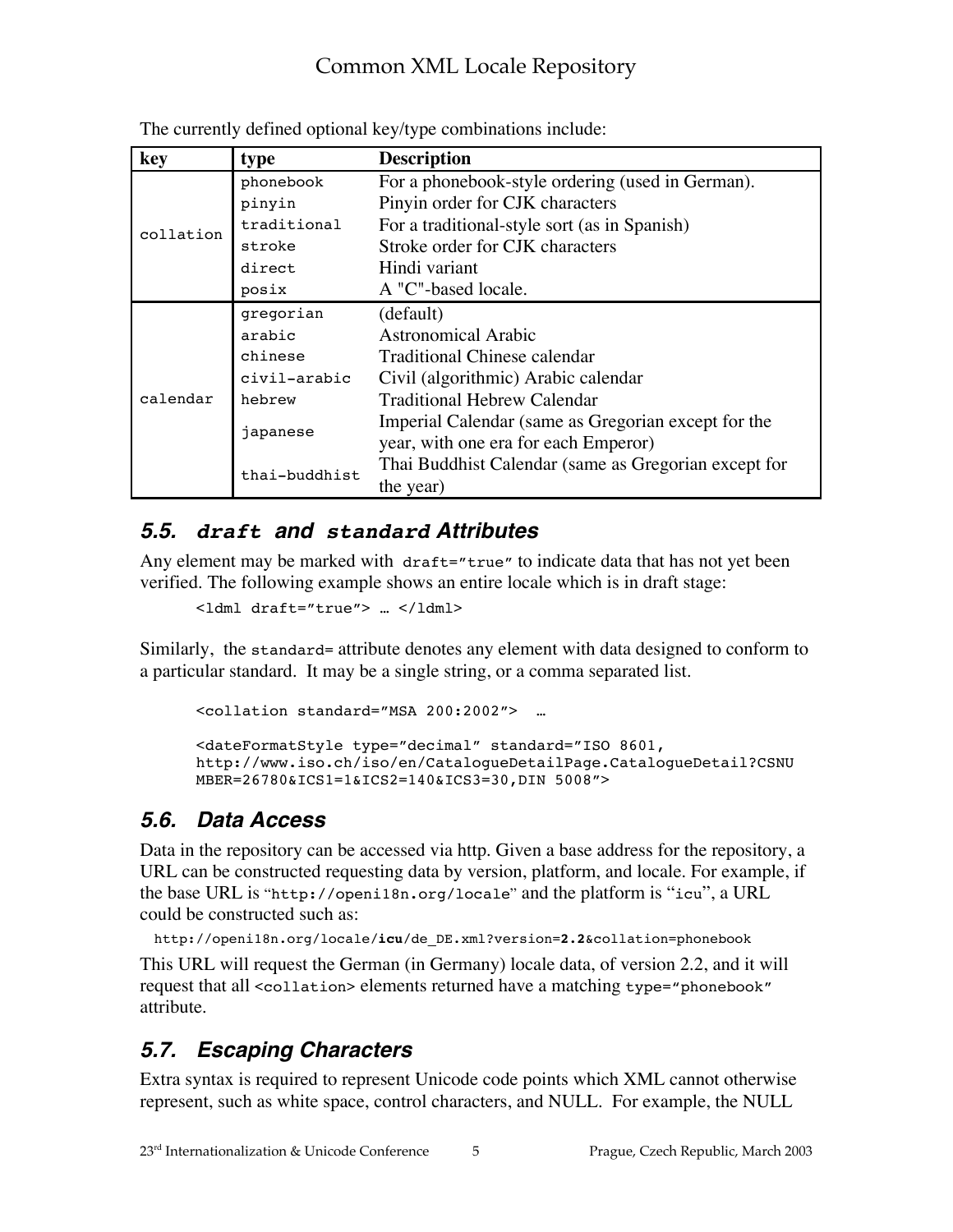character cannot be represented by an entity such as " $\&\#x0000;$ ", which is not legal XML. In a Locale Data Markup Language XML document, this may be written as follows:

 $<$ cp hex="0">

### **5.8. <dates> Element**

This top-level element contains information regarding the formatting and parsing of dates and times. <calendars>, <localizedPatternChars> and <timeZoneNames>. See the Locale Data Markup Language specification for more details on the latter two

#### **5.8.1. <localizedPatternChars> and <timeZoneNames>**

This sub-element contains translated replacements for date format pattern characters (e.g. 'm' for month, etc.) for display use.

#### **5.8.2. <timeZoneNames>**

This sub-element contains translated names of time zones.

#### **5.8.3. <calendars>**

This sub-element contains multiple <calendar> elements, each of which specifies the fields used for formatting and parsing dates and times according to the given calendar. The month names are identified numerically, starting at 1. The day names are identified with short strings, since there is no universally accepted numeric designation.

Many calendars differ from the Gregorian calendar only in the year and era values. For example, the Japanese calendar has many more eras (one for each Emperor), and the years are numbered within that era. All other calendars inherit from the Gregorian calendar (which must be present), so only the differing data will be present. Calendars are distinguished by the 'type' attribute, which identifies which class of calendar it is, such as Gregorian, Japanese, and so on.

The following example shows a condensed Gregorian calendar definition, and a portion of the Japanese calendar definition for comparison:

```
 <dates>
 <calendars>
    <calendar type="gregorian">
         <monthNames>
              <month type="1">January</month>
              <month type="2">February</month>
         </monthNames>
         <dayNames>
              <day type="sun">Sunday</day>
              <day type="mon">Monday</day>
         </dayNames>
         <eras>
             <eraAbbr>
                  <era type="0">BC</era>
                  <era type="1">AD</era>
             </eraAbbr>
         </eras>
         <dateFormats>
             <default type="medium"/>
              <dateFormatLength type="full">
```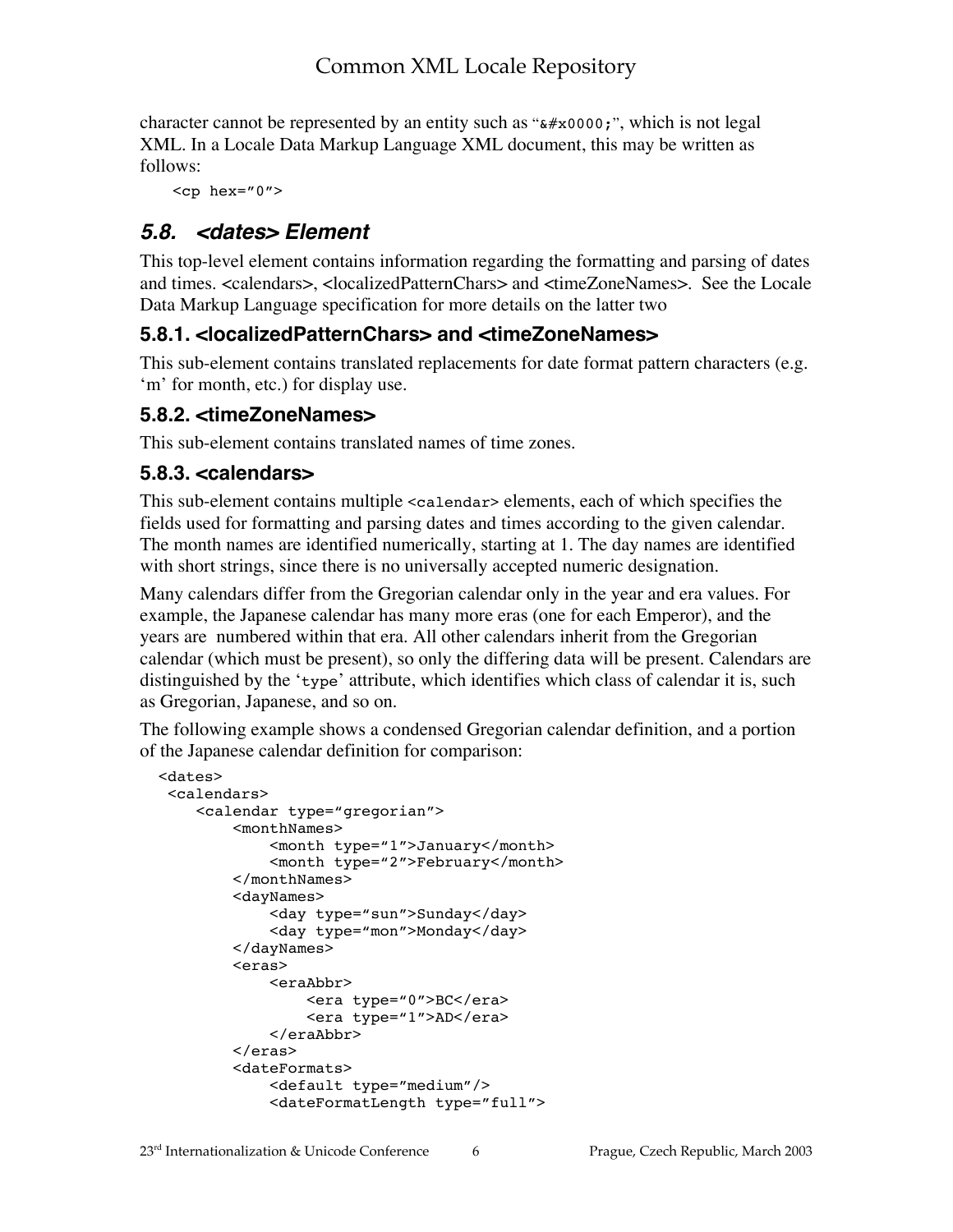```
 <dateFormat>
                    <pattern>EEEE, MMMM d, yyyy</pattern>
               </dateFormat>
           </dateFormatLength>
           <dateFormatLength type="medium">
               <default type="DateFormatsKey2">
               <dateFormat type="DateFormatsKey2">
                    <pattern>MMM d, yyyy</pattern>
                    <displayName>DIN 5008 (EN 28601)</displayName>
               </dateFormat>
               <dateFormat type="DateFormatsKey3">
                    <pattern>MMM dd, yyyy</pattern>
               </dateFormat>
           </dateFormatLength>
       </dateFormats>
       <timeFormats>
   …
            <pattern>h:mm:ss</pattern>
   …
       </timeFormats>
  </calendar>
  <calendar class="japanese">
       <eras>
           <eraAbbr>
               <era type="0">Showa</era>
               <era type="1">Heisei</era>
           </eraAbbr>
       </eras>
  </calendar>
 </calendars>
```
### **5.9. <numbers> Element**

This element supplies information for formatting and parsing numbers and currencies.

The <symbols> element gives information about the textual representation of individual components of a formatted number, such as digits, separators, and signs.

```
<symbols>
       <decimal>.</decimal>
       <group>,</group>
       <list>;</list>
       <percentSign>%</percentSign>
       <nativeZeroDigit>0</nativeZeroDigit>
       <patternDigit>#</patternDigit>
       <plusSign>+</plusSign>
       <minusSign>-</minusSign>
       <exponential>E</exponential>
       <perMille>‰</perMille>
       <infinity>∞</infinity>
      <nan> </nan></symbols>
```
Patterns for formatting and parsing numbers are contained under the <decimalFormats>, <scientificFormats>, <percentFormats>, and <currencyFormats> elements. Each of these elements has a similar structure. For example, <decimalFormats>, contains one or more <decimalFormatLength> elements. These are distinguished by the type attribute, which describes a pattern length such as short, medium, or long.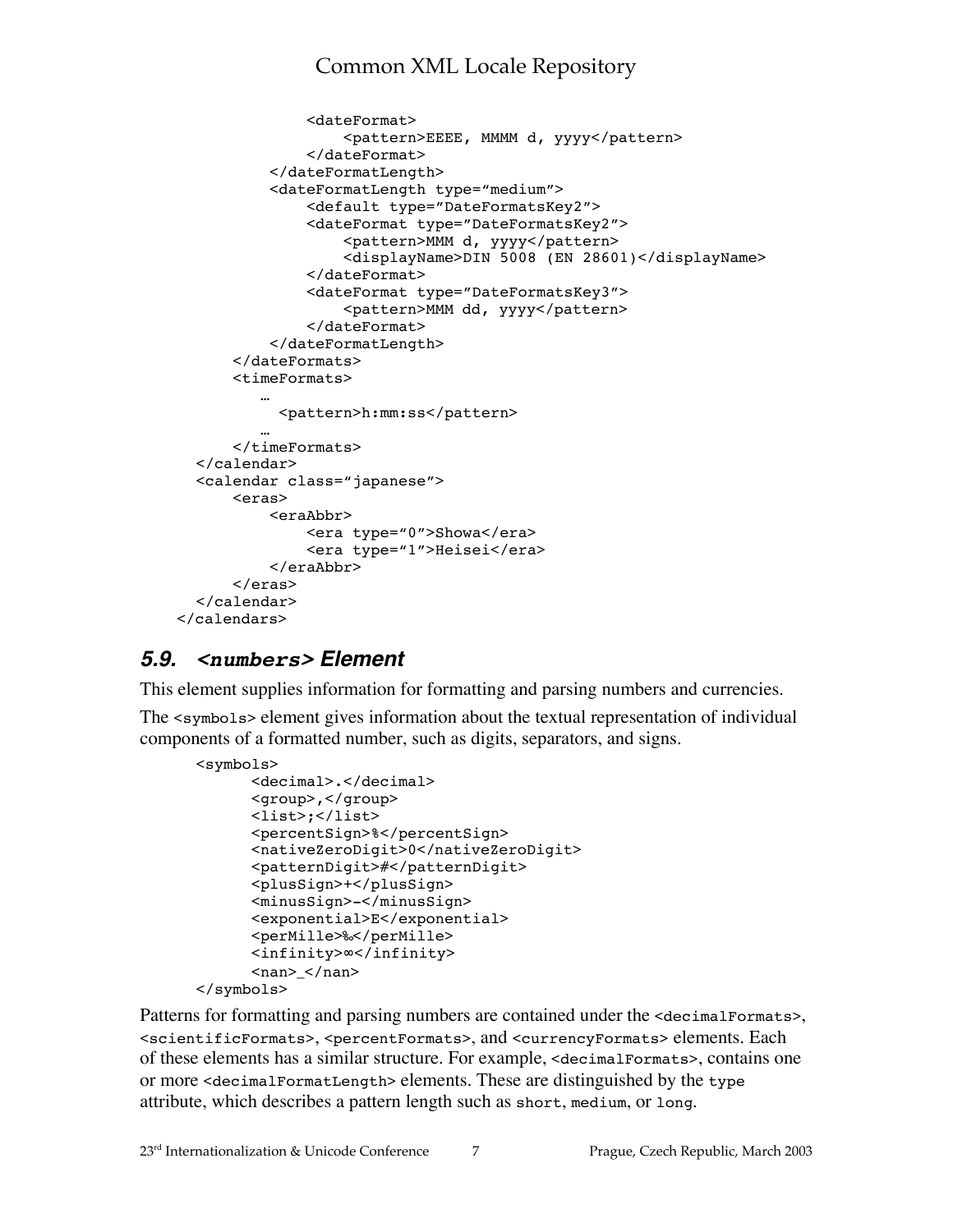```
<decimalFormats>
   <default type="long">
   <decimalFormatLength type="long">
     <decimalFormat>
      <pattern>#,##0.###;-#,##0.###</pattern>
     </decimalFormat>
  </decimalFormatLength>
  <decimalFormatLength"type="short">
     <decimalFormat>
       <pattern>#,##0;-#,##0</pattern>
     </decimalFormat>
   </decimalFormatLength>
 </decimalFormats>
```
The semicolon ";" separates positive and negative patterns.

```
<currencyFormats>
  <currencyFormatLength"type="medium">
    <currencyFormat>
       <special xmlns:ooo="http://www.openoffice.org">
              <ooo:msgid="FixedFormatstype9"/>
              <ooo:usage="FIXED_NUMBER""formatindex="4"/>
      </special>
      \frac{1}{2} <pattern>\alpha" #,##0.00;(\alpha" #,##0.00)</pattern>
    </currencyFormat>
   </curencyFormatLength>
</currencyFormats>
```
In the currency case, the international currency symbol,  $\alpha$ , is replaced with the national currency symbol located in the appropriate <currencies> element. Information about which currency is the default for a given locale is not stored in the locale, but is in a separate "supplemental" data component.

```
<currencies>
    <currency" type="USD">
         <displayName>dollar</displayName>
         <symbol>$</symbol>
     </currency>
     <currency"type="JPY">
         <displayName>yen</displayName>
         <symbol>¥</symbol>
     </currency>
</currencies>
```
### **5.10. <collations> Element**

The <collations> element contains one or more <collation> elements, and provides information about linguistic collation (sorting) of text. The base (root) locale is defined to have collation behavior according to the Unicode Collation Algorithm (UTS  $\#10$ )<sup>12</sup>, and all other locales have collation rules which are defined in terms of tailorings (deltas) relative to the UCA.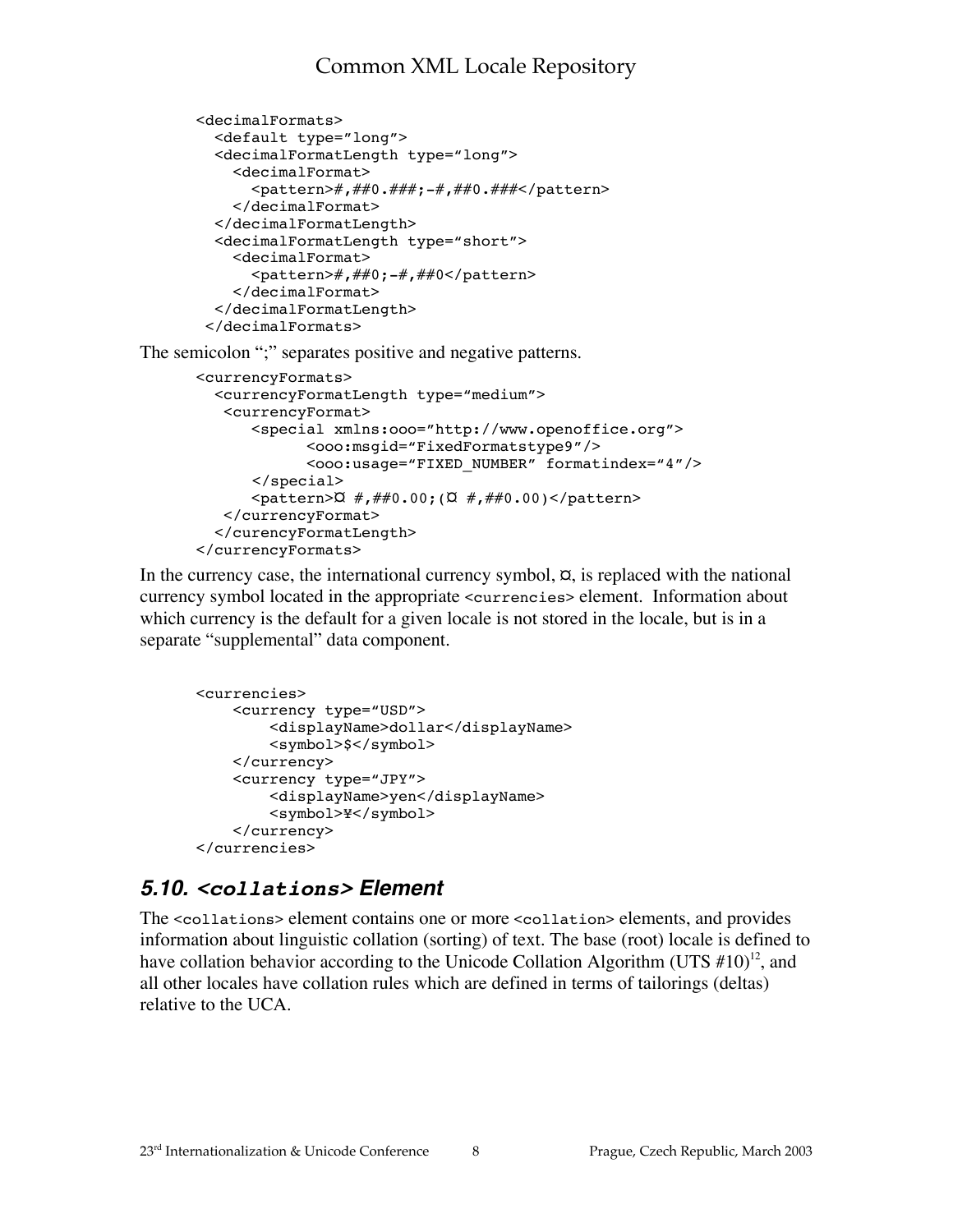Below is a partial example taken from the Swedish tailorings, which defines characters that sort following 'Z'.

```
<collation>
  <base UCA='3.1.1'>
" <settings caseLevel="on"/>
" <rules>
          <reset>Z</reset>
        <p>ae</p><p> <t>Æ</t>
   <t>aa</t>
          <t>aA</t>
          <t>Aa</t>
          <t>AA</t>
 ...
  \langlerules\rangle</collation>
```
#### **5.11. <special xmlns:yyy="xxx"> Element**

The <special> element may occur anywhere, and allows for arbitrary additional annotation and data that is platform-specific. It has one required attribute, xmlns, which specifies the unique XML namespace of the special data.

The following example demonstrates the inclusion of transform (transliteration) data, which is used by ICU, but not part of the Locale Data Markup Language spec. The DOCTYPE element must be at the top of the locale, and specifies that the "ldmlICU.dtd" definition must be considered for parsing.

```
<!DOCTYPE ldml SYSTEM http://www.openi18n.org/spec/ldml/1.0/ldml.dtd" [
   <!ENTITY % icu SYSTEM
"http://www.openi18n.org/spec/ldml/1.0/ldmlICU.dtd">
    %icu;
\geq<ldml> ...
  <special xmlns:icu="http://oss.software.ibm.com/icu/">
   <icu:transforms>
    <icu:transform type="Latin">
    x \# x 03B1; x 1; a ; x \# x 0391; x 1; A ;
    & #x03B2; & 1t; v; & #x0392; & 1t; V;
    </icu:transform>
   </icu:transforms>
  </special>
```
#### **5.12. Other Elements**

For more detail about these elements, please see the Locale Data Markup Language specification.

#### **<displayName>**

a translated name that can be presented to users when discussing the particular service, for example, in a GUI

#### **<delimiters>**

common delimiters for bracketing, such as quotation marks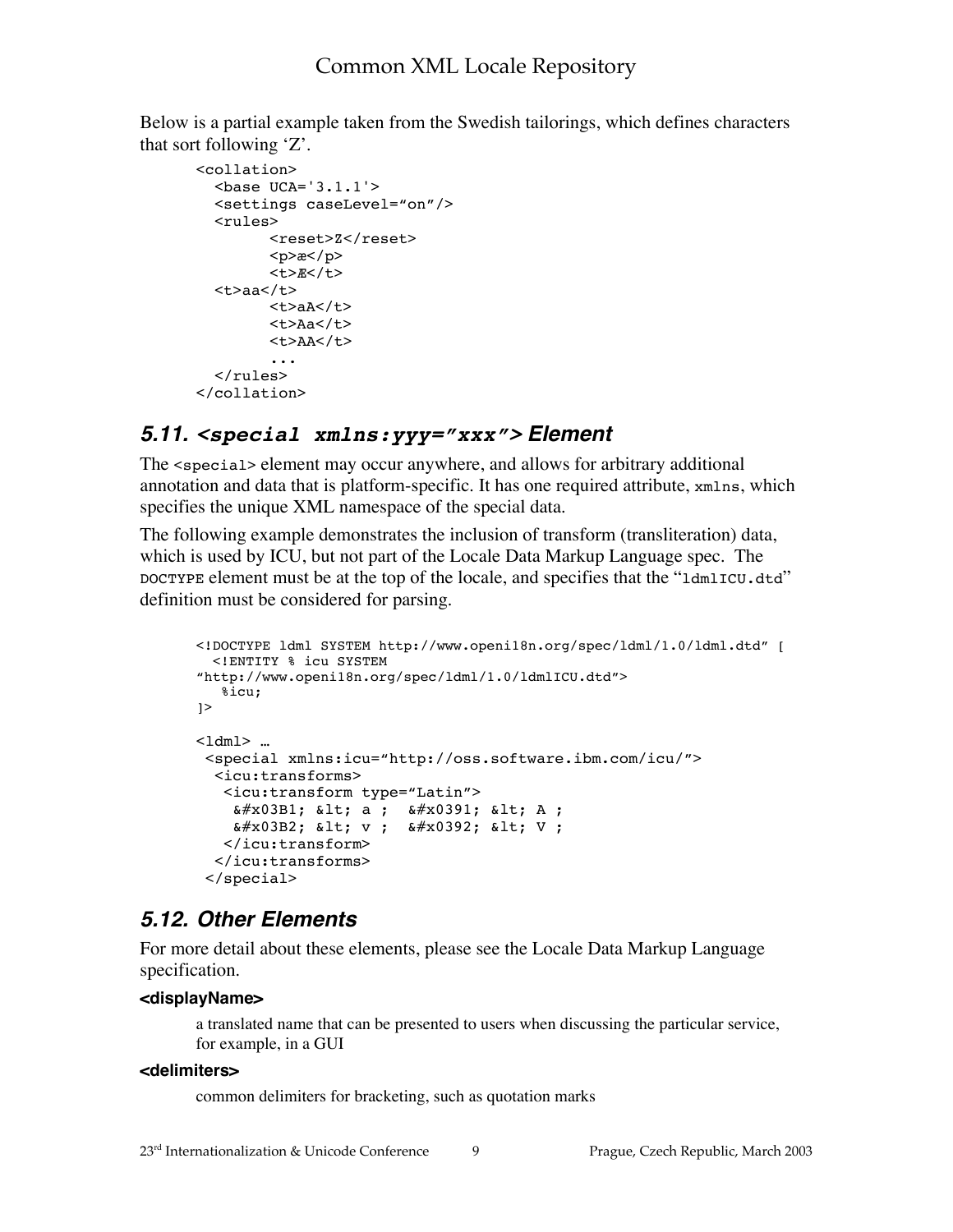#### **<characters>**

information about the characters commonly used in the locale, and other information helpful in picking among character encodings

#### **<layout>**

specifies general document-layout features

#### **<localeDisplayNames>**

translated names for scripts, languages, countries, and variants

#### **<measurement>**

specifies the measuring system in use, for example, "metric"

# **6. Design Decisions**

Rather than use attributes, the markup language often uses elements. For example, rather than have multiple <numberFormat> elements, all patterns could be represented with attributes:

<numberFormats decimalFormat="0.##" percentFormat="#,##0%">

Although this appears to be more compact, there are a number of difficulties.

- o Inheritance becomes more complex, because not only elements, but individual attributes must be processed.
- o Programmatic processing of the data is difficult, because attribute names must be special cased whereas multiple elements are easier to enumerate.
- $\circ$  Attribute values are normalized (see XML<sup>13</sup>), and therefore line breaks and spaces would be collapsed, changing the meaning of the data.

# **7. Open Issues**

The possibility of different input (parsing) and output (formatting) symbols has been discussed, to allow greater flexibility of user input.

The process for vetting data, and the mechanism for labeling data as valid, has not been defined yet. The current proposal is to identify data according to who (what organization) has vetted it. Data which is not marked as vetted, should be considered experimental. Another open issue is what to do with locales which are partially correct, and whether the valid label should be applied on a per-locale or a per-element basis.

The versioning and release process, and the file structure of the repository, are the subject of ongoing discussion.

The design process must be opened up for future collaborations. For now, the website, CVS repository for read access, and newsgroups are available.